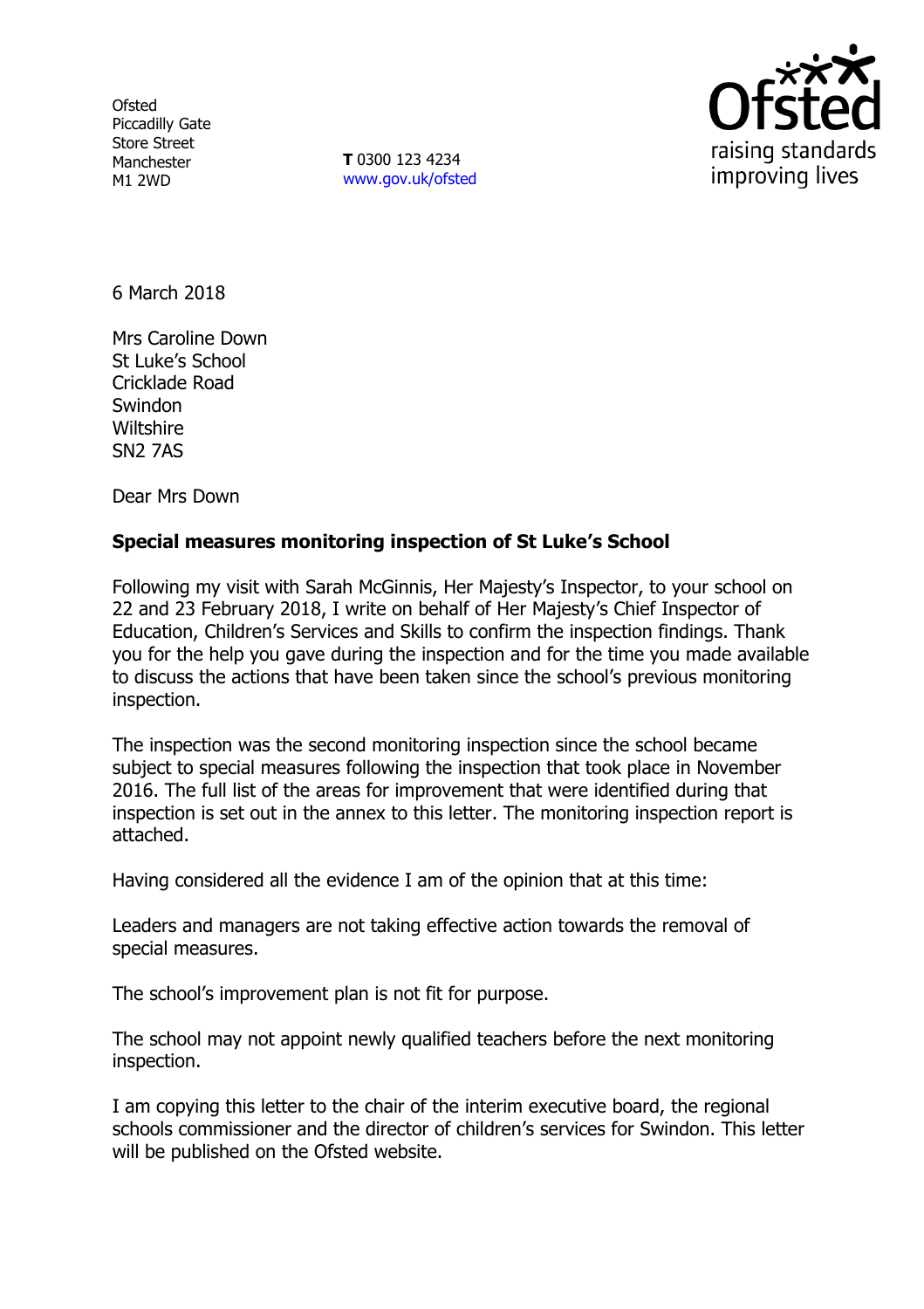

Yours sincerely

Iain Freeland **Her Majesty's Inspector**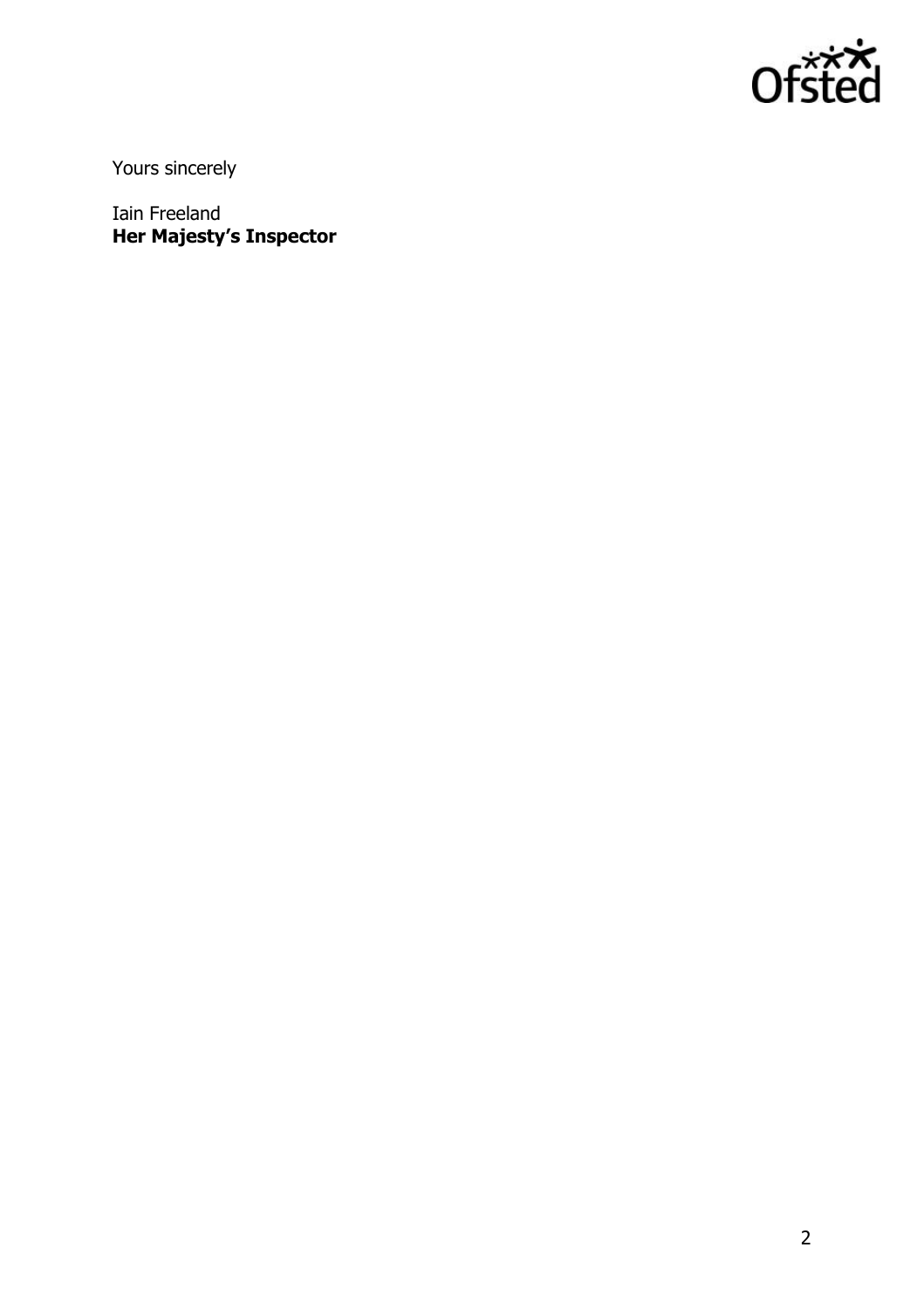

### **Annex**

## **The areas for improvement identified during the inspection that took place in November 2016.**

- Urgently improve safeguarding by:
	- making sure that pupils' non-attendance is always followed up promptly and not making assumptions about the whereabouts of pupils not in school
	- eliminating the potential for pupils to abscond from the site during the school day
	- providing further training for all staff in de-escalation techniques and ensure that they use them before engaging in physical intervention.
- **IMPROVE THE EFFECT IVENESS OF LEADER SHOW AND MANAGEMENT CONCHANGEMENT IN THE INCOCONCLET IN THE EXAM** by:
	- making sure that leaders work with rigour and urgency to bring about rapid improvements in safeguarding procedures and that governors rigorously hold leaders and managers to account for their successful implementation
	- ensuring that all school leaders routinely analyse and accurately report the information they have about pupils so that governors have a clear understanding about pupils' academic progress and personal development, and using this information to forestall underachievement and respond to shortfalls swiftly and effectively
	- making sure that the curriculum is fit for purpose so that all pupils can achieve well and make good progress, particularly in their behaviour, personal development and well-being
	- ensuring that governors robustly evaluate the impact that the Year 7 catchup funding is having on helping pupils to catch up in English and mathematics
	- ensuring that governors robustly evaluate the impact that the pupil premium funding has on improving the outcomes and personal development of the most disadvantaged pupils.
- Improve the quality of learning, teaching and assessment by:
	- making sure that teaching staff and adults who support pupils in lessons have the right subject knowledge and behaviour management skills to enable lessons to be safe, enjoyable learning experiences
	- ensuring that accurate assessment information is used to plan work that matches the learning needs of different groups of pupils, so that the most able pupils are challenged and those who struggle with their learning are supported and guided to reach their potential
	- making sure that adults have high expectations so that pupils are fully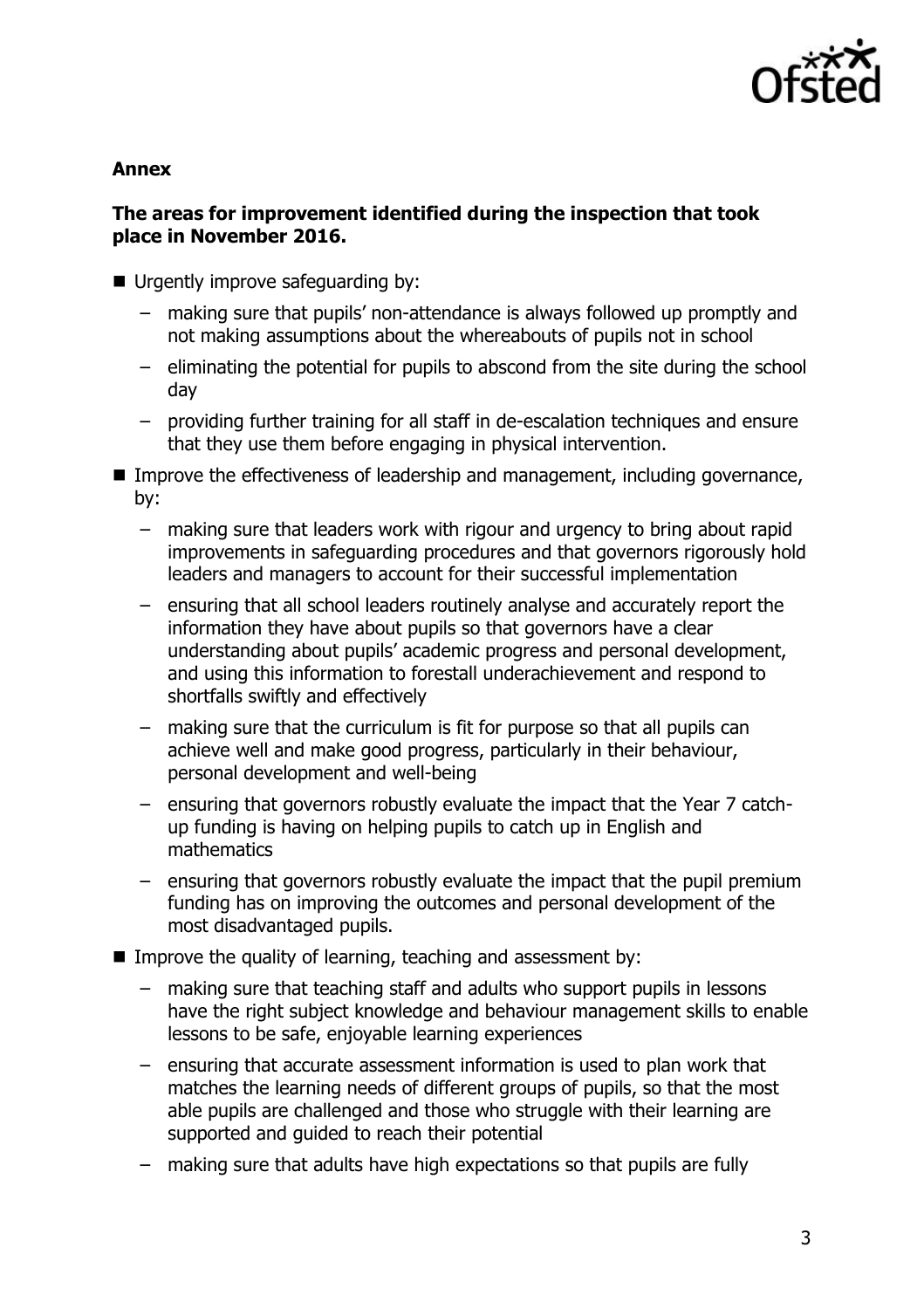

engaged in their learning and are well prepared for life in modern Britain

- accurately identifying pupils' knowledge and understanding when they join the school so that gaps in learning are identified and filled.
- **I** Improve behaviour and safety by:
	- significantly reducing the need for fixed-term exclusion, use of internal isolation and physical intervention
	- improving the attendance of pupils and reducing the proportion who are persistently absent or who abscond.
- Raise pupils' achievement, particularly in English, mathematics and science, by:
	- reducing the time lost through fixed-term exclusions and pupils' absence from school and lessons
	- rigorously checking that all pupils and groups of pupils are making at least expected rates of progress from their starting points
	- improving careers support and pupils' employability by giving all pupils equal access to work-related learning.

An external review of governance, including the school's use of the Year 7 catch-up fund and pupil premium fund, should be undertaken in order to assess how these aspects of leadership and management may be improved.

The school should not appoint newly qualified teachers.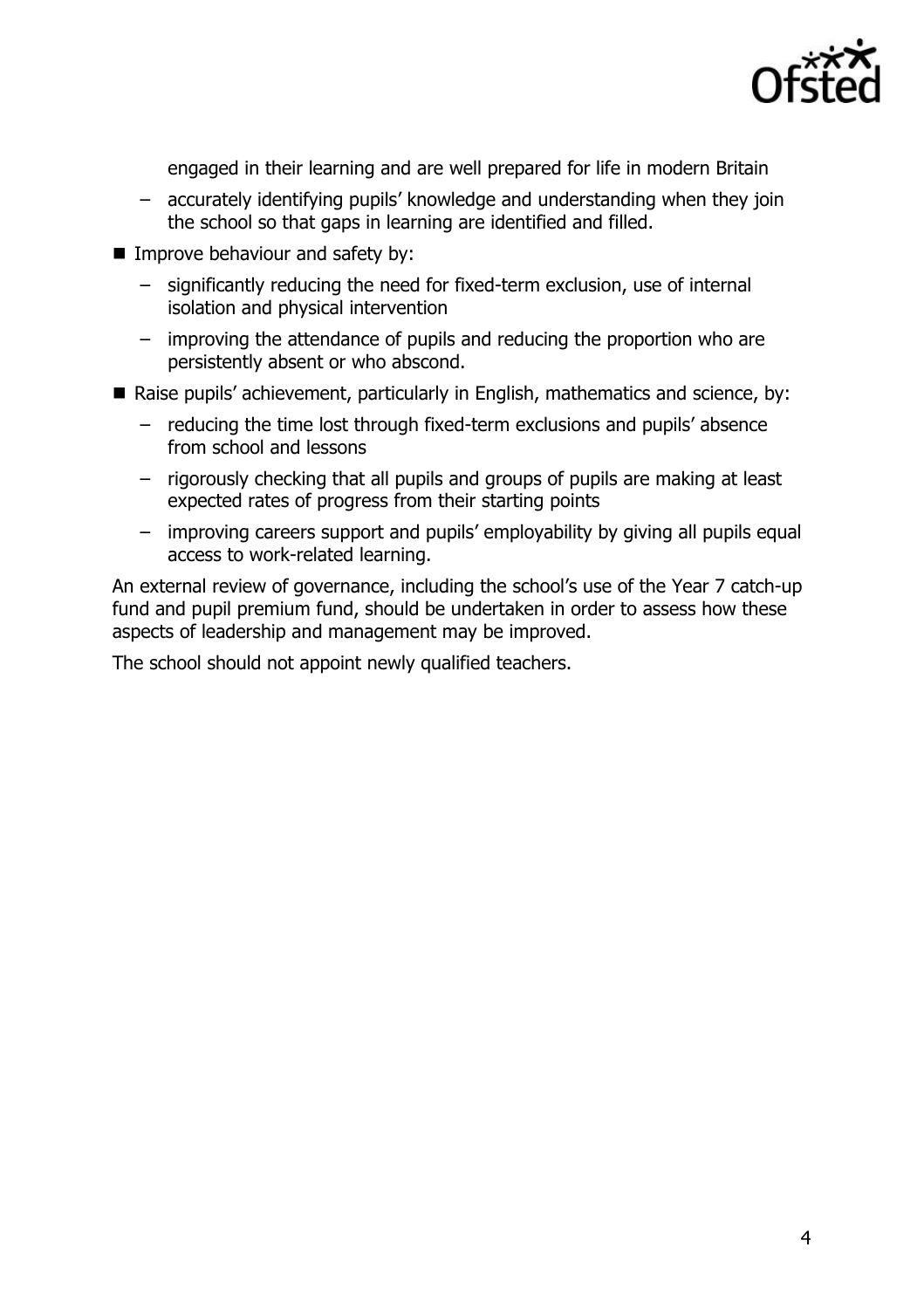

### **Report on the second monitoring inspection on 22 to 23 February 2018**

### **Evidence**

Inspectors observed pupils learning and at social times both on the main site and for those pupils who are educated on the school's site on the campus of Swindon College. One inspector observed pupils learning at an alternative provider.

Inspectors reviewed documentation and met with the acting principal, senior leaders and the vice-chair of the interim executive board (IEB). One inspector met with senior officials from the identified academy sponsor, who are providing external support to the school under a service level agreement.

A telephone discussion was held with a representative from the local authority.

### **Context**

Since the first monitoring inspection, the academy order, issued in January 2017, is yet to be enacted. In the meantime, the local authority has engaged in a service level agreement with the multi-academy trust that has been named as the potential sponsor. As yet, there is no confirmed date for the school to become an academy.

As part of the service level agreement, the trust has seconded a principal to the school to provide additional leadership capacity.

The local authority has appointed additional members to the IEB. These members have significant experience of working in the education sector and some have extensive experience of school governance.

The number of pupils on roll has remained relatively stable and a few members of staff have joined the school.

### **The effectiveness of leadership and management**

Leaders, members of the IEB and the local authority have not brought about the rapid improvements needed. There has been very little progress since the previous monitoring inspection. Very recently, the local authority has formally appointed The White Horse Federation to provide day-to-day support for the school. This is most obviously seen in the secondment of a principal since the start of the spring term, to provide additional leadership capacity.

Insufficient thought has been given to the school's curriculum, the needs of the pupils and ensuring pupils' safety. More than two-fifths of pupils attend school on a part-time basis. Leaders have not ensured that systems are rigorous enough to check these pupils are safe when not in school.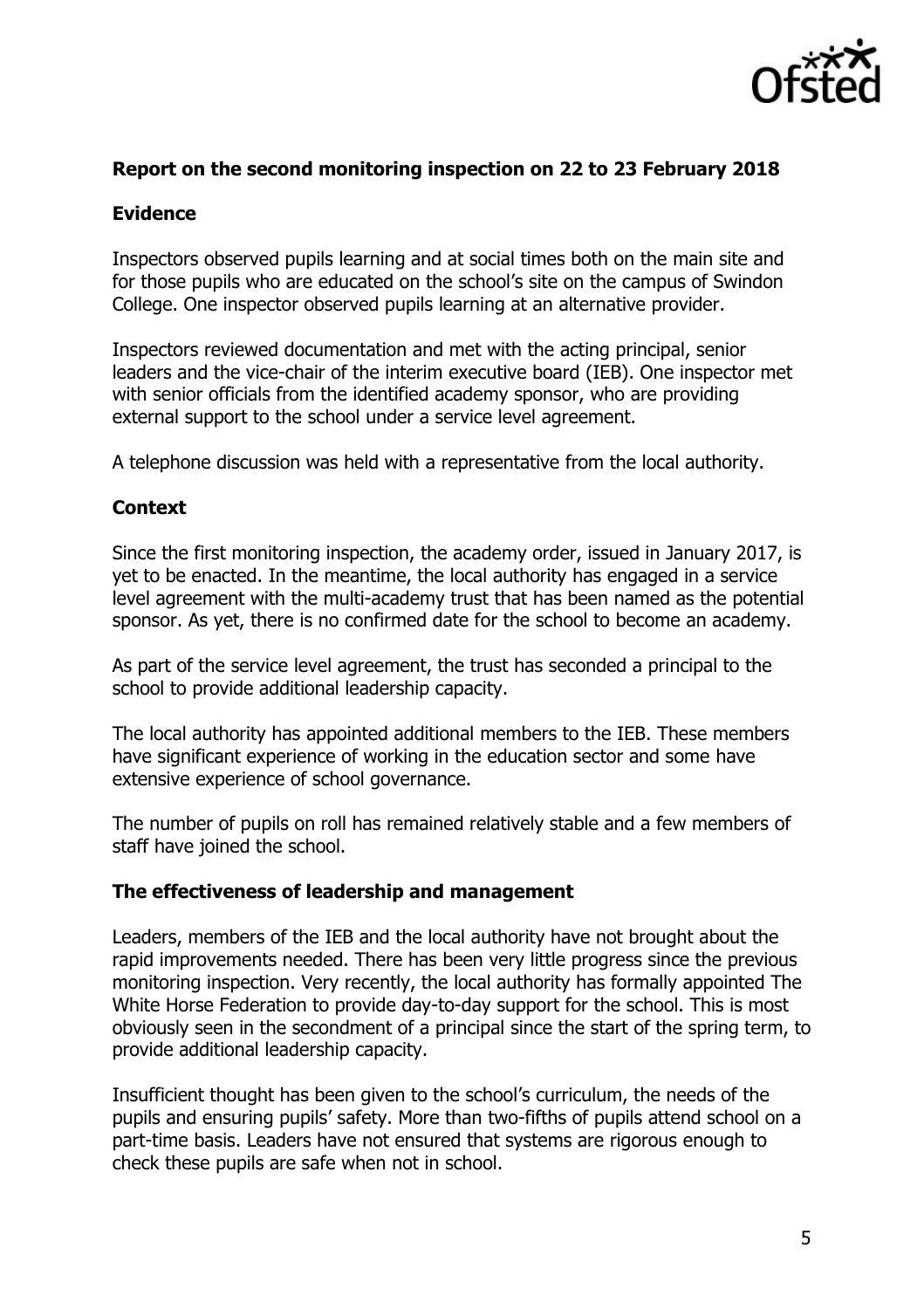

The principal is strongly committed to ensuring that pupils are safe and improving the quality of education at St Luke's. She has a clear understanding of the most pressing weaknesses. There is now an urgency to use this knowledge to effect change.

A school improvement plan has been drafted since the previous monitoring inspection. However, critical activities have not been sufficiently prioritised. The plan lacks measurable outcomes and milestones by which the principal and the IEB can monitor progress and hold personnel to account. Timescales are not rapid enough and, in some cases, deadlines that were set have not been met.

The curriculum remains unfit for purpose. Too often, pupils do not see the purpose to their learning. They respond with a disinterest in their learning and poor behaviour. Leaders have not revised the curriculum to better engage pupils in learning and plan to help pupils develop strategies to manage their social, emotional and mental health needs. Some attempt has been made to help pupils improve their reading but leaders have not yet evaluated the impact of this change.

Leaders have put in place some baseline assessment of pupils' reading skills. Other tests have been undertaken by pupils but the outcomes have not been scrutinised by leaders. There is still no comprehensive understanding of pupils' academic, therapeutic and personal needs on entry to the school. There remains no strategic approach to assessment across the school. There have been some initial attempts to formulate assessment systems in some subjects but this is not yet having any impact on improving the quality of teaching and learning. As a result, leaders and IEB members do not have information they find useful in their oversight of the progress that pupils are making.

At the inspection in November 2016, governors were tasked with evaluating the impact that the Year 7 catch-up funding is having on helping pupils to catch up in English and mathematics. They were also charged with evaluating the impact that the pupil premium funding has on improving the outcomes and personal development of the most disadvantaged pupils. Neither of these tasks have been completed. There is very limited evidence of the impact of either funding stream. A leader has been tasked with overseeing these funds but very little work has been done and no information has yet been provided to IEB members on the impact of this funding.

The support for pupils and their families at times of crises continues to be strong. Good use is made of the support available from a wide range of agencies to help families when they need it. Staff who have specific responsibility for safeguarding remain assiduous in discharging their duties. Other leaders do not sufficiently tap in to the deep understanding the school has about its pupils and their families when planning strategic developments.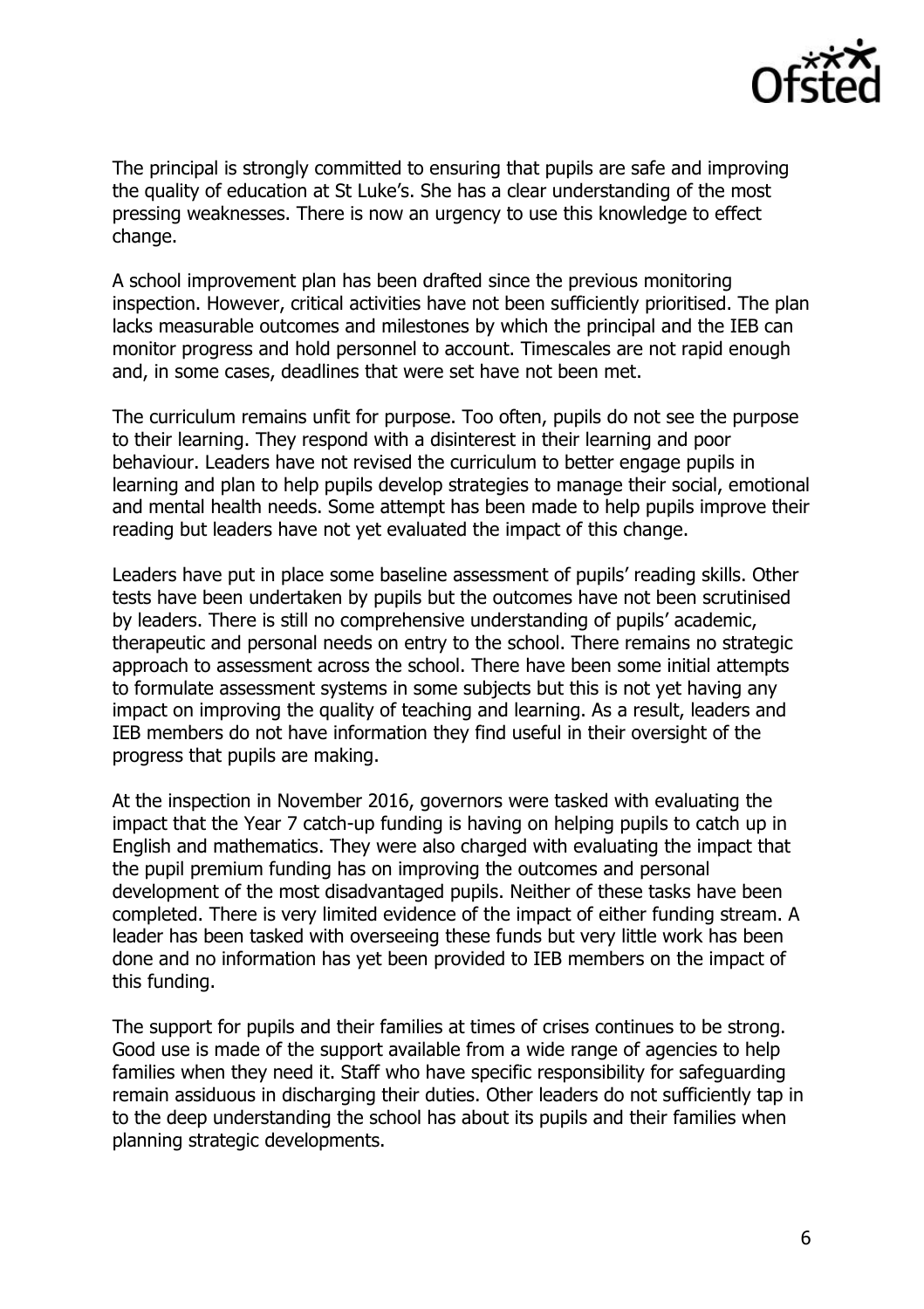

### **Quality of teaching, learning and assessment**

Teachers' expectations remain too low in too many subjects. Teachers do not assess what pupils already know, understand and can do. Therefore, learning is not sufficiently well planned to ensure that pupils make the progress they should. This is not the case in all subjects; for example in food technology, pupils were considering the reactions that some foods cause in humans. From this, they explored emergency responses and considered dietary changes to remove allergens from some foodstuffs. When learning is well planned and engaging, pupils make rapid progress. However, this is too often the exception rather than the rule.

In too many subjects, teaching staff do not show good subject knowledge to craft learning that interests pupils or meets their needs. Consequently, too frequently, pupils absent themselves from class as they do not engage in the tasks that are set for them, particularly when they are asked to write independently.

In key stage 4, pupils are being entered for an increasing number of qualifications. Teaching is not yet preparing them adequately to undertake these assessments. For example, teachers do not plan activities that help pupils sufficiently to concentrate for longer periods or to adequately sustain their written responses.

#### **Personal development, behaviour and welfare**

Attendance remains low with no sign of improvement across the year. Currently pupils attend, on average, for less than two-thirds of the week. Staff do not consistently follow up non-attendance after the first day of absence. Longer-term absentees are not routinely monitored and in two cases children who have been absent for several weeks have not been notified to the local authority by the school. There remains no coherent overview of pupils with poor attendance patterns or strategies in place to improve their attendance. The impact of external support to improve attendance is limited.

Over two-fifths of pupils attend on a part-time basis. Leaders cannot assure themselves that these pupils are safe when they are not at school or when attending alternative provision. There are no risk assessments or control measures in place to ensure that pupils who attend alternative provision are safe.

Absconding continues to reduce but has not yet been eliminated. Similarly, the use of physical intervention and restraint has fallen. A few members of staff show some skills in de-escalating pupils when they are in a heightened state of anxiety but this is not commonplace. The principal has plans in place to develop the skills of all staff members in the near future.